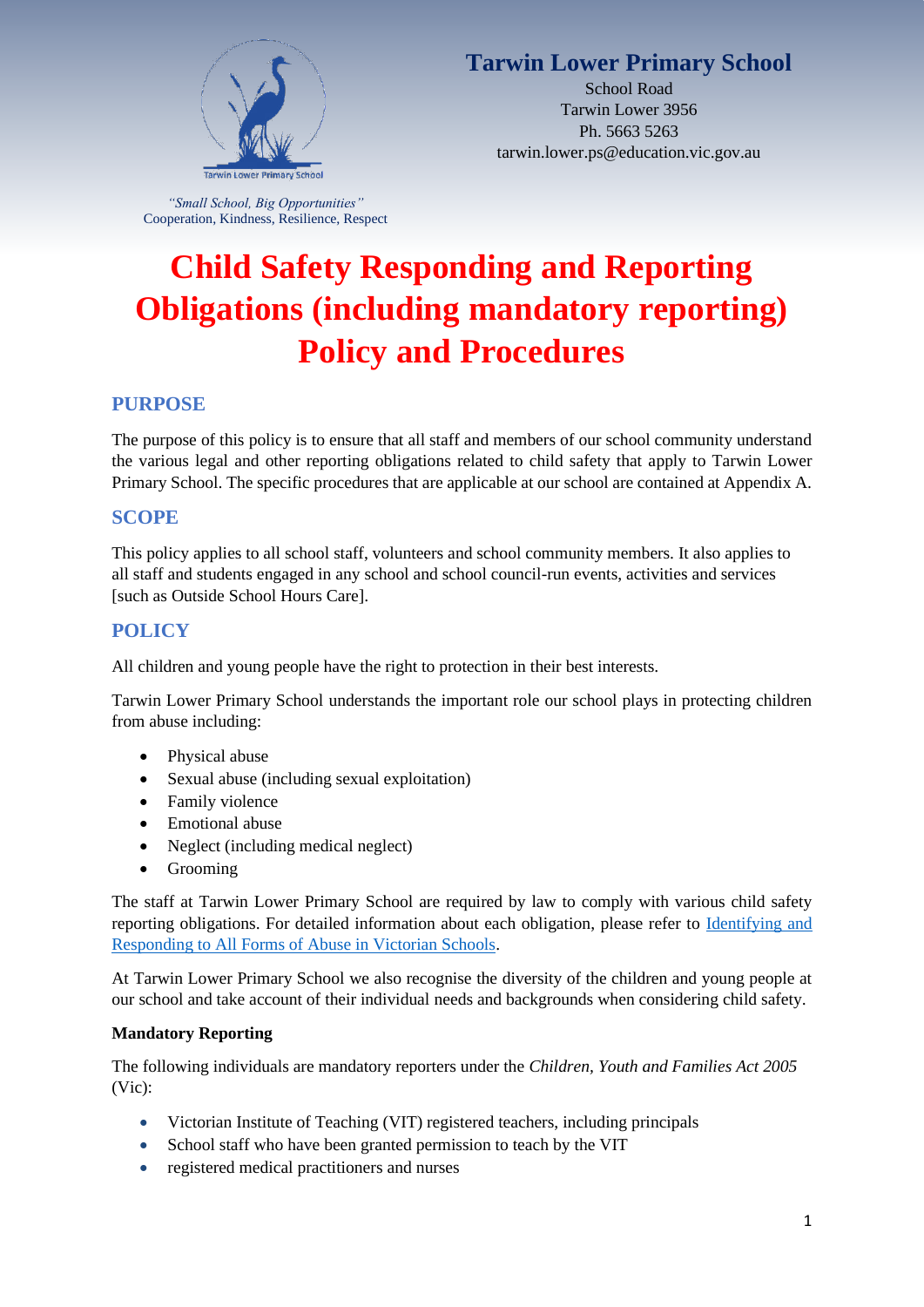- registered psychologists
- all members of the police force
- People in religious ministry
- Staff who provide direct support to students for mental, emotional or psychological wellbeing, including (but not limited to) school health and wellbeing staff, primary welfare coordinators, student wellbeing coordinators, mental health practitioners, chaplains, and Student Support Services staff

All mandatory reporters must make a report to the Department of Health and Human Services (DHHS) Child Protection as soon as practicable if, during the course of carrying out their professional roles and responsibilities, they form a belief on reasonable grounds that:

- a child has suffered, or is likely to suffer, significant harm as a result of physical abuse and/ or sexual abuse, and
- the child's parents have not protected, or are unlikely to protect, the child from harm of that type.

A mandatory reporter who fails to comply with this legal obligation may be committing a criminal offence. It is important for all staff at Tarwin Lower Primary School to be aware that they are legally obliged to make a mandatory report on each occasion that they form a reasonable belief that a child is in need of protection and they must make a mandatory report even if the principal does not share their belief that a report is necessary.

At our school, all mandated school staff must undertake the *Mandatory Reporting and Other Obligations eLearning Module* annually. We also encourage all other staff to undertake this module, even where they are not mandatory reporters.

For more information about Mandatory Reporting see the Department's *Policy and Advisory Library*: Protecting Children — [Reporting and Other Legal Obligations.](https://www2.education.vic.gov.au/pal/protecting-children/policy)

# **Child in need of protection**

Any person can make a report to DHHS Child Protection (131 278 – 24 hour service) if they believe on reasonable grounds that a child is in need of protection.

The policy of the Department of Education and Training (DET) requires **all staff** who form a reasonable belief that a child is in need of protection to report their concerns to DHHS or Victoria Police, and discuss their concerns with the school leadership team.

For more information about making a report to DHHS Child Protection, see the Department's *Policy and Advisory Library*: Protecting Children — [Reporting and Other Legal Obligations](https://www2.education.vic.gov.au/pal/protecting-children/policy) and [Four](https://www.education.vic.gov.au/Documents/about/programs/health/protect/FourCriticalActions_ChildAbuse.pdf)  [Critical Actions for Schools: Responding to Incidents, Disclosures and Suspicions of Child Abuse.](https://www.education.vic.gov.au/Documents/about/programs/health/protect/FourCriticalActions_ChildAbuse.pdf)

At Tarwin Lower Primary School we also encourage all staff to make a referral to Child FIRST when they have significant concern for a child's wellbeing. For more information about making a referral to Child FIRST see the *Policy and Advisory Library*: Protecting Children – [Reporting and Other Legal](https://www2.education.vic.gov.au/pal/protecting-children/policy)  [Obligations](https://www2.education.vic.gov.au/pal/protecting-children/policy) .

# **Reportable Conduct**

Our school must notify the Department's Employee Conduct Branch (9637 2594) if we become aware of an allegation of 'reportable conduct'.

There is an allegation of reportable conduct where a person has formed a reasonable belief that there has been: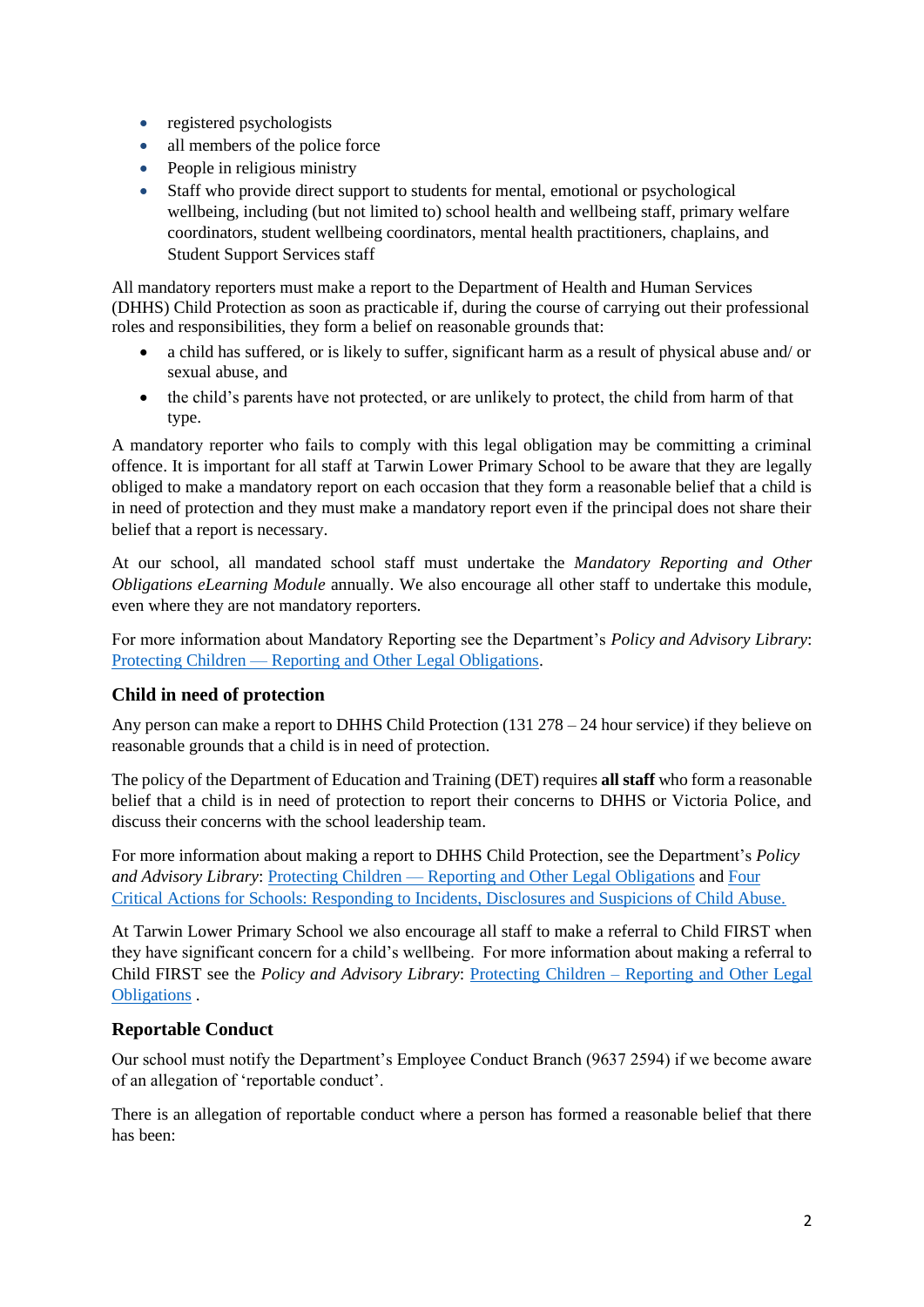- a sexual offence (even prior to criminal proceedings commencing), sexual misconduct or physical violence committed against, with or in the presence of a child;
- behaviour causing significant emotional or physical harm to a child;
- significant neglect of a child; or
- misconduct involving any of the above.

The Department, through the Employee Conduct Branch, has a legal obligation to inform the Commission for Children and Young People when an allegation of reportable conduct is made.

Our principal must notify the Department's Employee Conduct Branch of any reportable conduct allegations involving current or former teachers, contractors, volunteers (including parents), allied health staff and school council employees.

If school staff become aware of reportable conduct by any person in the above positions, they should notify the school principal immediately. If the allegation relates to the principal, they should notify the Regional Director.

For more information about Reportable Conduct see the Department's *Policy and Advisory Library*: [Reportable Conduct.](https://www2.education.vic.gov.au/pal/reportable-conduct-scheme/policy)

# **Failure to disclose offence**

Reporting child sexual abuse is a community-wide responsibility. All adults (ie persons aged 18 years and over), not just professionals who work with children, have a legal obligation to report to Victoria Police, as soon as practicable, where they form a 'reasonable belief' that a sexual offence has been committed by an adult against a child under the age of 16 by another person aged 18 years or over.

Failure to disclose information to Victoria Police (by calling 000 or local police station) as soon as practicable may amount to a criminal offence unless a person has a 'reasonable excuse' or exemption from doing so.

"Reasonable belief" is not the same as having proof. A 'reasonable belief' is formed if a reasonable person in the same position would have formed the belief on the same grounds.

For example, a 'reasonable belief' might be formed when:

- a child states that they have been sexually abused
- a child states that they know someone who has been sexually abused (sometimes the child may be talking about themselves)
- someone who knows a child states that the child has been sexually abused
- professional observations of the child's behaviour or development leads a mandated professional to form a belief that the child has been sexually abused
- signs of sexual abuse leads to a belief that the child has been sexually abused.

"Reasonable excuse" is defined by law and includes:

- fear for the safety of any person including yourself or the potential victim (but not including the alleged perpetrator or an organisation)
- where the information has already been disclosed, for example, through a mandatory report to DHHS Child Protection.

#### **Failure to protect offence**

This reporting obligation applies to school staff in a position of authority. This can include principals, assistant principals and campus principals. Any staff member in a position of authority who becomes aware that an adult associated with their school (such as an employee, contractor, volunteer or visitor)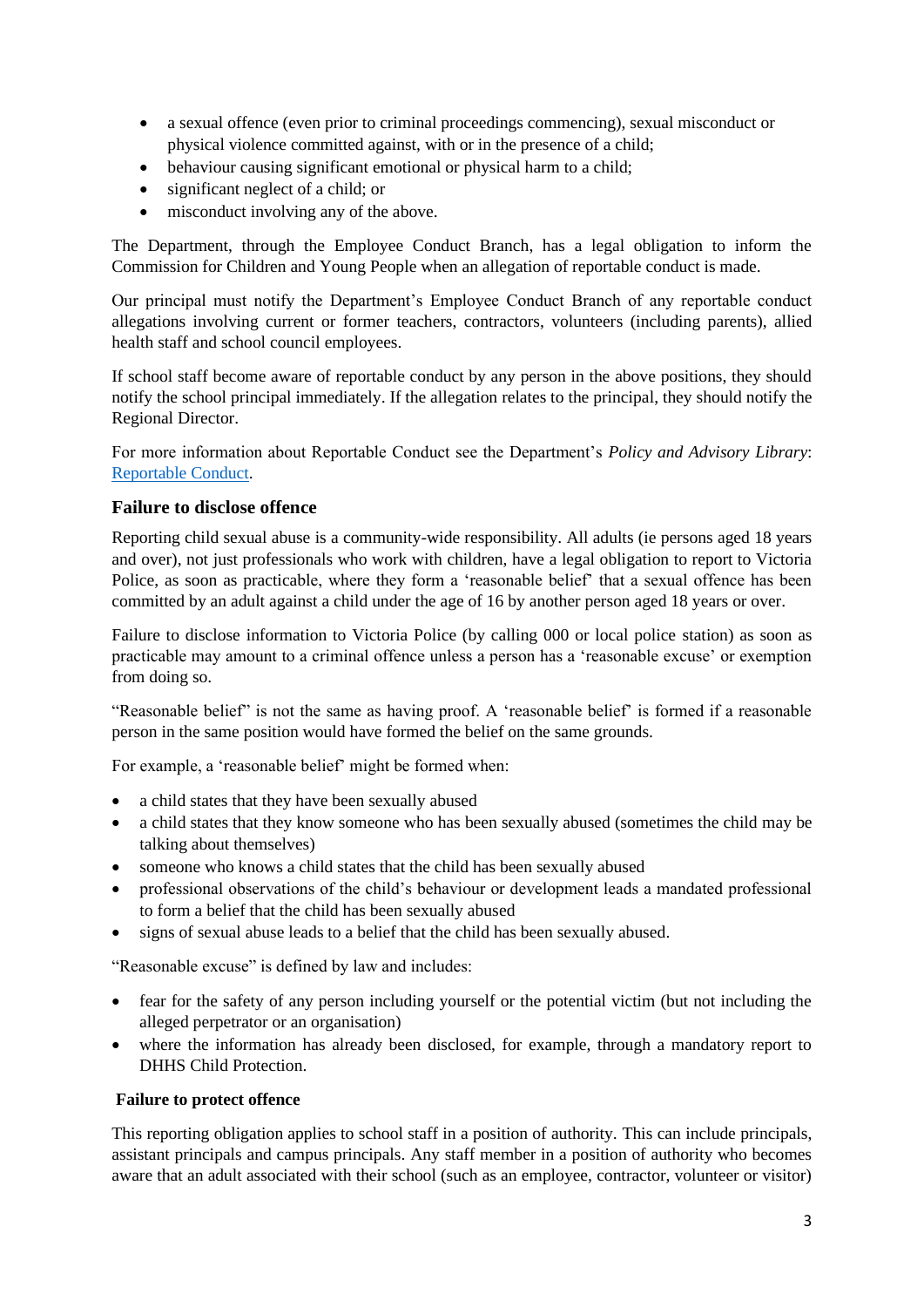poses a risk of sexual abuse to a child under the age of 16 under their care, authority or supervision, must take all reasonable steps to remove or reduce that risk.

This may include removing the adult (ie persons aged 18 years and over) from working with children pending an investigation and reporting your concerns to Victoria Police.

If a school staff member in a position of authority fails to take reasonable steps in these circumstances, this may amount to a criminal offence.

### **Grooming**

Grooming is a criminal offence under the *Crimes Act 1958* (Vic). This offence targets predatory conduct undertaken by an adult to prepare a child, under the age of 16, to engage in sexual activity at a later time. Grooming can include communicating and/or attempting to befriend or establish a relationship or other emotional connection with the child or their parent/carer.

#### **Further information**

For more information about these offences and reporting obligations see: [Protecting Children —](https://www2.education.vic.gov.au/pal/protecting-children/policy) [Reporting and Other Legal Obligations.](https://www2.education.vic.gov.au/pal/protecting-children/policy)

# **RELATED POLICIES AND FURTHER INFORMATION**

- Code of Conduct
- Child Safety Responding and Reporting Obligations (including Mandatory Reporting) Policy and Procedures
- [Identifying and Responding to All Forms of Abuse in Victorian Schools](https://www.education.vic.gov.au/Documents/about/programs/health/protect/ChildSafeStandard5_SchoolsGuide.pdf)
- [Four Critical Actions for Schools](https://www.education.vic.gov.au/Documents/about/programs/health/protect/FourCriticalActions_ChildAbuse.pdf)
- [Recording your actions: Responding to suspected child abuse –](https://www.education.vic.gov.au/Documents/about/programs/health/protect/PROTECT_Schoolstemplate.pdf) A template for Victorian [schools](https://www.education.vic.gov.au/Documents/about/programs/health/protect/PROTECT_Schoolstemplate.pdf)
- [Identifying and Responding to Student Sexual Offending](https://www.education.vic.gov.au/Documents/about/programs/health/protect/SSO_Policy.pdf)
- [Four Critical Actions for Schools: Responding to Student Sexual Offending](https://www.education.vic.gov.au/Documents/about/programs/health/protect/FourCriticalActions_SSO.pdf)
- [Policy and Advisory Library –](https://www.education.vic.gov.au/school/principals/spag/safety/Pages/dutyofcare.aspx) Duty of Care
- Policy and Advisory Library [Child Protection Reporting Obligations](https://www.education.vic.gov.au/school/principals/spag/safety/Pages/childprotectobligation.aspx)
- [Schools' Privacy Policy.](https://www.education.vic.gov.au/Pages/schoolsprivacypolicy.aspx)

# **REVIEW CYCLE**

This policy was last updated on 8<sup>th</sup> February 2022 and is scheduled for review in three years time.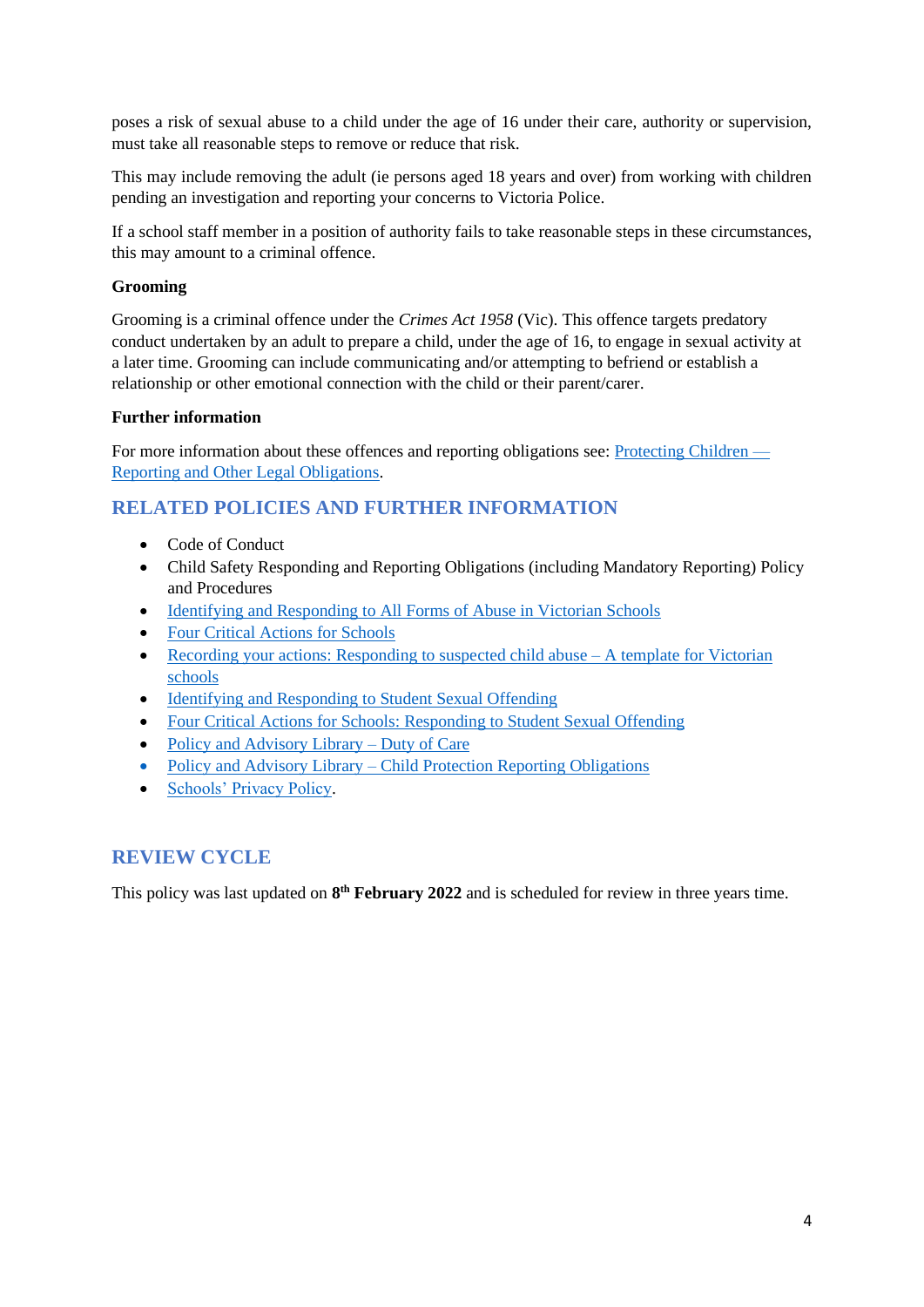# **APPENDIX A**

# **CHILD SAFETY RESPONDING AND REPORTING PROCEDURES AT TARWIN LOWER PRIMARY SCHOOL**

### **For students**

- All students should feel safe to speak to any staff member to raise any concerns about their safety or any other concerns that they have.
- If a student does not know who to approach at Tarwin Lower Primary School they should start with their classroom teacher

#### **Managing disclosures made by students**

*When managing a disclosure you should:*

- listen to the student and allow them to speak
- stay calm and use a neutral tone with no urgency and where possible use the child's language and vocabulary (you do not want to frighten the child or interrupt the child)
- be gentle, patient and non-judgmental throughout
- highlight to the student it was important for them to tell you about what has happened
- assure them that they are not to blame for what has occurred
- do not ask leading questions, for example gently ask, "What happened next?" rather than "Why?"
- be patient and allow the child to talk at their own pace and in their own words
- do not pressure the child into telling you more than they want to, they will be asked a lot of questions by other professionals and it is important not to force them to retell what has occurred multiple times
- reassure the child that you believe them and that disclosing the matter was important for them to do
- use verbal facilitators such as, "I see", restate the child's previous statement, and use nonsuggestive words of encouragement, designed to keep the child talking in an open-ended way ("what happened next?")
- tell the child in age appropriate language you are required to report to the relevant authority to help stop the abuse, and explain the role of these authorities if appropriate (for a young child this may be as simple as saying "I will need to talk to people to work out what to do next to help you").

#### *When managing a disclosure you should AVOID:*

- displaying expressions of panic or shock
- asking questions that are investigative and potentially invasive (this may make the child feel uncomfortable and may cause the child to withdraw)
- going over the information repeatedly (you are only gathering information to help you form a belief on reasonable grounds that you need to make a report to the relevant authority)
- making any comments that would lead the student to believe that what has happened is their fault
- making promises to the child about what will occur next or that things will be different given the process can be unpredictable and different for each child depending on their circumstances (instead reassure them that you and others will do your best to help).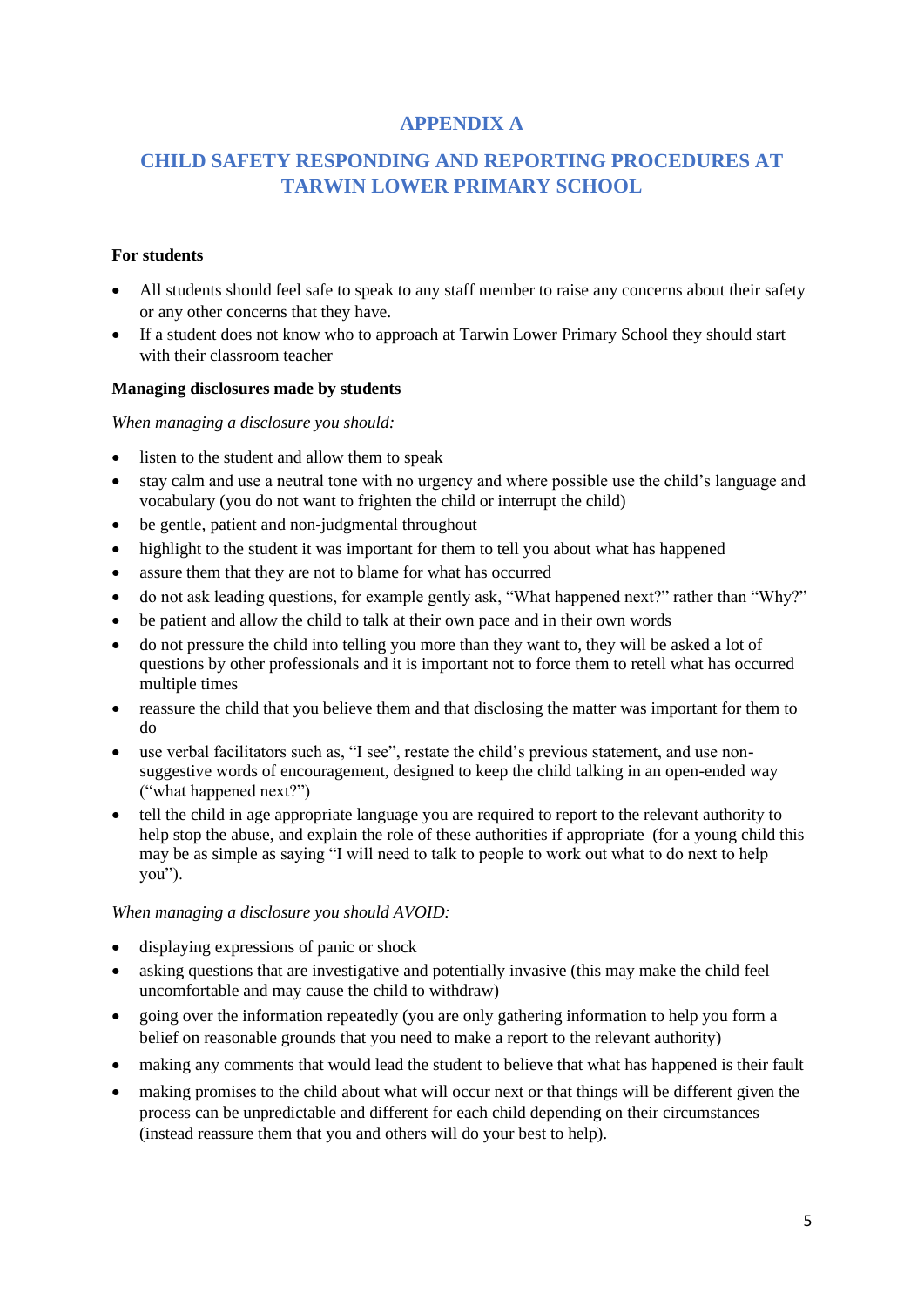# **General procedures**

Our school will follow the *[Four Critical Actions for Schools: Responding to Incidents, Disclosures](https://www.education.vic.gov.au/Documents/about/programs/health/protect/FourCriticalActions_ChildAbuse.pdf)  [and Suspicions of Child Abuse](https://www.education.vic.gov.au/Documents/about/programs/health/protect/FourCriticalActions_ChildAbuse.pdf)* (Four Critical Actions) when responding to incidents, disclosures and suspicions of child abuse.

All staff at our school who believe that a child is in need of protection, even if it doesn't meet the threshold required for mandatory reporting or the staff member is not a mandatory reporter, should in the first instance, speak to the Principal or should make the required reports to DHHS Child Protection and/or Victoria Police as necessary.

At our school the Principal will be responsible for monitoring overall school compliance with this procedure.

Nothing in this procedure prevents a staff member or any other person from reporting to the relevant authorities if they form a reasonable belief that a child is at risk of abuse.

### **Reporting suspicions, disclosures or incidents of child abuse**

#### *Responsibilities of all school staff*

If a school staff member reasonably suspects or witnesses an incident of child abuse or receives a disclosure of child abuse, they must:

- If a child is at immediate risk of harm, separate alleged victims and others involved, administer first aid and call 000.
- Speak to the principal as soon as possible, who will follow the [Four Critical Actions.](https://www.education.vic.gov.au/Documents/about/programs/health/protect/FourCriticalActions_ChildAbuse.pdf)
- Make detailed notes of the incident or disclosure and ensure that those notes are kept and stored securely in a locked office filing cabinet.
- If the staff member is a mandatory reporter and reasonably believes that a student has suffered physical and/or sexual abuse from which the child's parents have not protected the child, they must make a report to DHHS Child Protection.
- If the staff member has formed a 'reasonable belief' that a sexual offence has been against a child, they must make a report to Victoria Police.

In circumstances where a member of the leadership team disagrees that a report needs to be made, but the staff member has formed a 'reasonable belief' that the child is in need of protection and/or has been the victim of sexual abuse, the staff member must still contact DHHS Child Protection and/or Victoria Police to make the report.

# *Responsibilities of the Principal*

The Principal is responsible for promptly managing the school's response to an incident, suspicion or disclosure of child abuse, and ensuring that the incident, suspicion or disclosure is taken seriously. The Principal is also responsible for responding appropriately to a child who makes or is affected by an allegation of child abuse.

If the Principal receives a report from a school staff member or member of the school community of a suspicion, disclosure or incident of child abuse, they must:

- Follow the [Four Critical Actions](https://www.education.vic.gov.au/Documents/about/programs/health/protect/FourCriticalActions_ChildAbuse.pdf) as soon as possible, including:
	- o Responding to an emergency
	- o Reporting to authorities/referring to services
	- o Contacting parents/carers and
	- o Providing ongoing support.